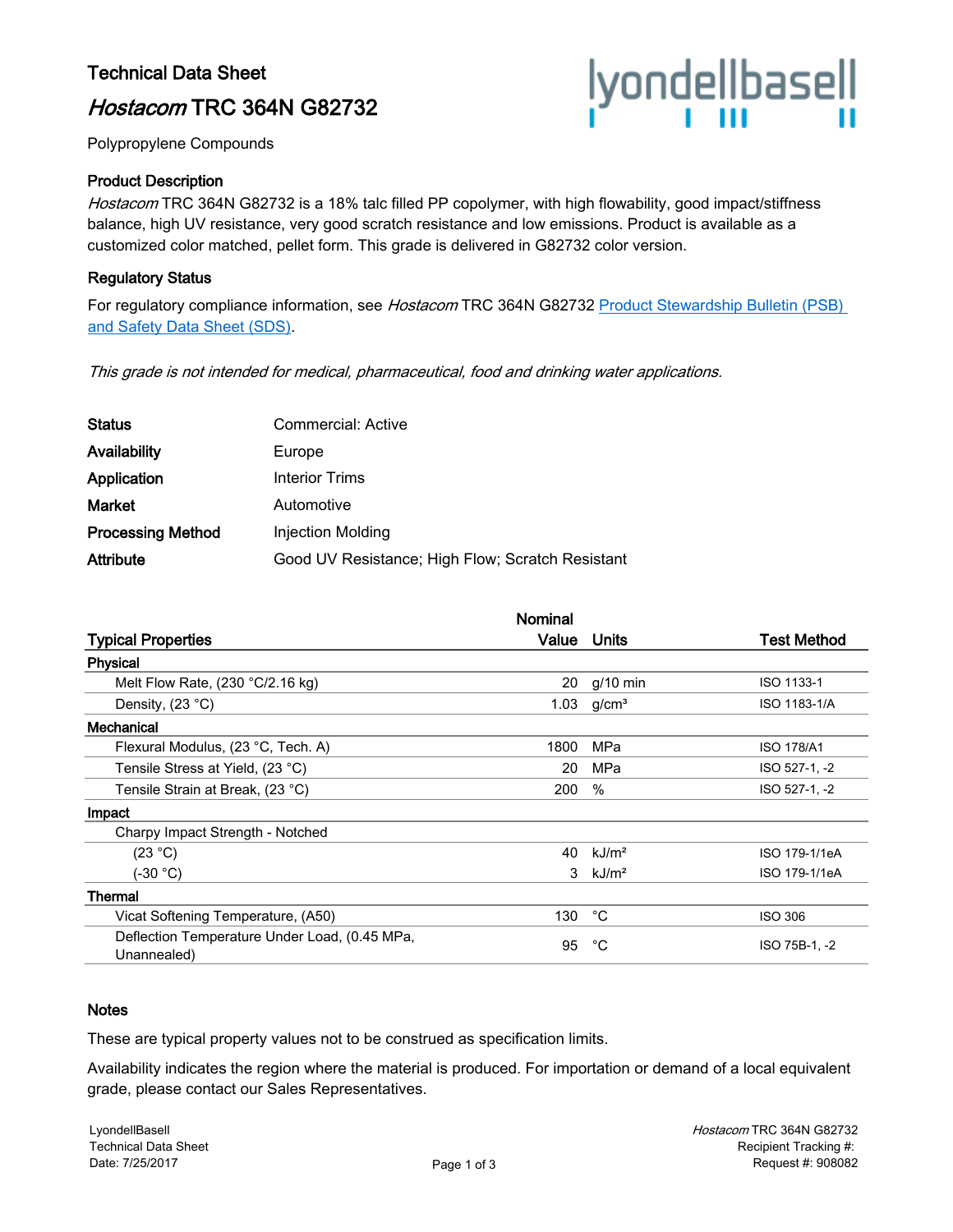#### Processing Techniques

Specific recommendations for resin type and processing conditions can only be made when the end use, required properties and fabrication equipment are known.

#### Product Storage and Handling

- Product should be stored in dry conditions at temperatures below 50°C and protected from UV-light
- Improper storage may bring damage to the packaging and can negatively affects on the quality of this product
- Keep material completely dry for good processing

#### Company Information

For further information regarding the LyondellBasell company, please visit [http://www.lyb.com/.](http://www.lyb.com/)

© LyondellBasell Industries Holdings, B.V. 2017

#### **Disclaimer**

Before using a product sold by a company of the LyondellBasell family of companies, users should make their own independent determination that the product is suitable for the intended use and can be used safely and legally.

SELLER MAKES NO WARRANTY; EXPRESS OR IMPLIED (INCLUDING ANY WARRANTY OF MERCHANTABILITY OR FITNESS FOR A PARTICULAR PURPOSE OR ANY WARRANTY) OTHER THAN AS SEPARATELY AGREED TO BY THE PARTIES IN A CONTRACT.

Users should review the applicable Safety Data Sheet before handling the product.

This product(s) may not be used in the manufacture of any of the following, without prior written approval by Seller for each specific product and application:

(i) U.S. FDA Class I or II Medical Devices; Health Canada Class I, II or III Medical Devices; European Union Class I or II Medical Devices;

(ii) film, overwrap and/or product packaging that is considered a part or component of one of the aforementioned medical devices;

(iii) packaging in direct contact with a pharmaceutical active ingredient and/or dosage form that is intended for inhalation, injection, intravenous, nasal, ophthalmic (eye), digestive, or topical (skin) administration;

(iv) tobacco related products and applications, electronic cigarettes and similar devices.

(v) safety components in automotive applications, for example: air bags, air bag unit housings and covers, seat belt mechanisms, brake systems, pedals and pedal supports, steering systems.

The product(s) may not be used in:

(i) U.S. FDA Class III Medical Devices; Health Canada Class IV Medical Devices; European Class III Medical Devices;

- (ii) applications involving permanent implantation into the body;
- (iii) life-sustaining medical applications.

All references to U.S. FDA, Health Canada, and European Union regulations include another country's equivalent regulatory classification.

In addition to the above, LyondellBasell may further prohibit or restrict the use of its products in certain applications. For further information, please contact a LyondellBasell representative.